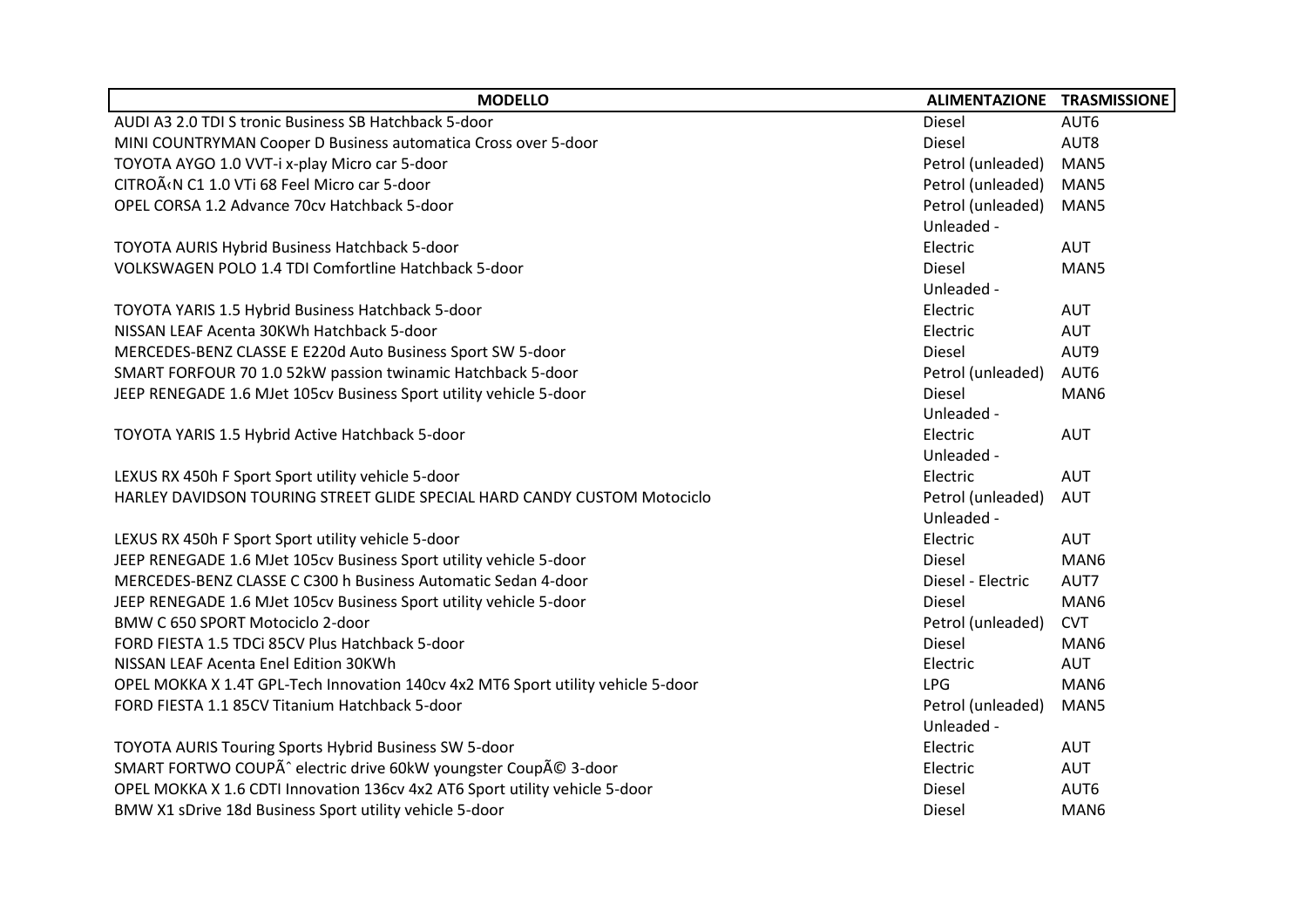| RENAULT ZOE ZOE Intens R90 Flex Hatchback 5-door                                                    | Electric          | <b>AUT</b> |
|-----------------------------------------------------------------------------------------------------|-------------------|------------|
| CITROËN C1 1.0 VTi 68 Feel Micro car 5-door                                                         | Petrol (unleaded) | MAN5       |
| YAMAHA XMAX 300 ABS Motociclo                                                                       | Petrol (unleaded) | <b>CVT</b> |
| LAND ROVER RANGE ROVER EVOQUE 2.0 TD4 150cv Bus. Premium Pure aut. 4WD Sport utility vehicle 5-door | Diesel            | AUT9       |
|                                                                                                     | Unleaded -        |            |
| FORD MONDEO 2.0 187cv Hybrid ecvT Auto Vignale Sedan 4-door                                         | Electric          | <b>AUT</b> |
| TOYOTA AYGO 1.0 VVT-i x-business MMT Micro car 5-door                                               | Petrol (unleaded) | <b>AUT</b> |
| FORD KUGA 2.0 TDCi 180CV Pshift S&S AWD Vignale Sport utility vehicle 5-door                        | Diesel            | AUT6       |
| NISSAN LEAF Acenta 40KWh Hatchback 5-door                                                           | Electric          | <b>AUT</b> |
| NISSAN LEAF Acenta 40KWh Hatchback 5-door                                                           | Electric          | <b>AUT</b> |
| FORD MUSTANG 2.3 Ecoboost 317CV Automatico Cabrio 2-door                                            | Petrol (unleaded) | AUT6       |
| LAND ROVER DISCOVERY SPORT 2.0 TD4 150cv Bus. Ed. Premium Auto SE Sport utility vehicle 5-door      | Diesel            | AUT9       |
| NISSAN LEAF Acenta 40KWh Hatchback 5-door                                                           | Electric          | AUT        |
| NISSAN LEAF Acenta 40KWh Hatchback 5-door                                                           | Electric          | AUT        |
| SMART FORFOUR 70 1.0 52kW passion twinamic                                                          | Petrol (unleaded) | AUT6       |
| RENAULT KADJAR 1.5 Energy dCi 110cv BUSINESS Cross over 5-door                                      | Diesel            | MAN6       |
| AUDI A5 2.0 TDI 110kW Business SB Hatchback 5-door                                                  | <b>Diesel</b>     | MAN6       |
| RENAULT CLIO 0.9 TCE Energy GPL Zen Hatchback 5-door                                                | <b>LPG</b>        | MAN5       |
| NISSAN LEAF Acenta 40KWh Hatchback 5-door                                                           | Electric          | <b>AUT</b> |
| GUZZI V7 III STONE ABS Motociclo 2-door                                                             | Petrol (unleaded) | MAN6       |
| FIAT DUCATO MAXI 35 MH2 2.3 MULTIJET 150CV 6M E6 SCR Combi 4-door                                   | Diesel            | MAN6       |
|                                                                                                     | Unleaded -        |            |
| FORD MONDEO 2.0 187cv Hybrid ecvT Auto Vignale Sedan 4-door                                         | Electric          | <b>AUT</b> |
| RENAULT CAPTUR 1.5 dCi 110cv Energy INTENS Cross over 5-door                                        | Diesel            | MAN6       |
| NISSAN LEAF Acenta 40KWh Hatchback 5-door                                                           | Electric          | <b>AUT</b> |
| NISSAN LEAF Acenta 40KWh Hatchback 5-door                                                           | Electric          | <b>AUT</b> |
| NISSAN LEAF Acenta 40KWh Hatchback 5-door                                                           | Electric          | <b>AUT</b> |
| AUDI Q3 2.0 TDI 110kW quattro Stronic S Line Ed Sport utility vehicle 5-door                        | Diesel            | AUT7       |
|                                                                                                     | Unleaded -        |            |
| TOYOTA YARIS 1.5 Hybrid Active Hatchback 5-door                                                     | Electric          | <b>AUT</b> |
| HONDA SH 150 ABS BAULETTO E PARABREZZA E4 Motociclo 2-door                                          | Petrol (unleaded) | <b>CVT</b> |
| FIAT PANDA 1.2 69cv E6 Easy Hatchback 5-door                                                        | Petrol (unleaded) | MAN5       |
|                                                                                                     | Unleaded -        |            |
| TOYOTA YARIS 1.5 Hybrid Active Hatchback 5-door                                                     | Electric          | <b>AUT</b> |
| SMART FORTWO CABRIO 90 0.9 66kW TURBO passion twinamic Cabrio 2-door                                | Petrol (unleaded) | AUT6       |
|                                                                                                     |                   |            |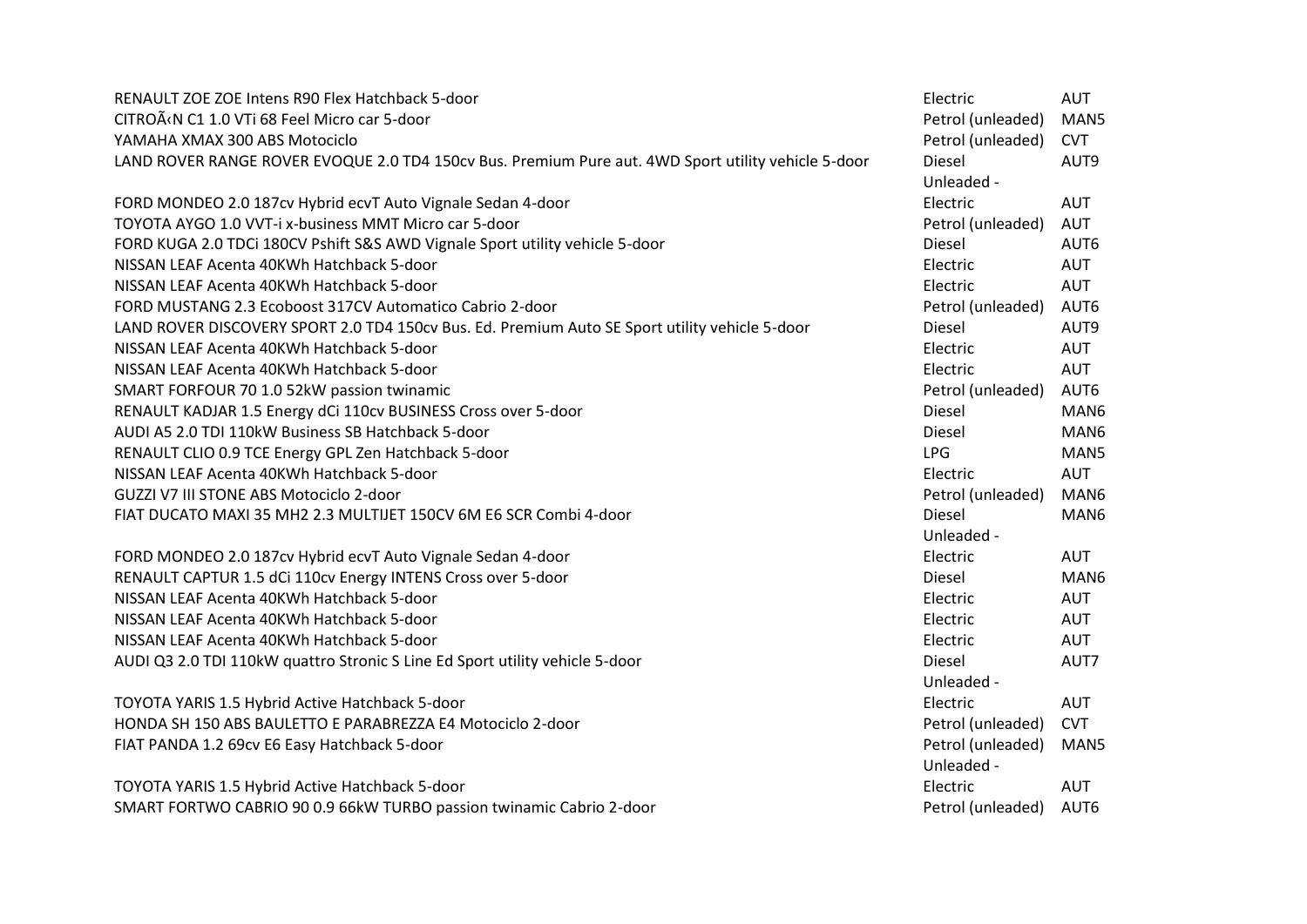| SKODA KODIAQ 2.0 TDI SCR 140KW STYLE DSG 4WD Sport utility vehicle 5-door                                  | Diesel            | AUT7       |
|------------------------------------------------------------------------------------------------------------|-------------------|------------|
| VOLKSWAGEN TIGUAN 1.6 TDI SCR 85KW Business BMT Sport utility vehicle 5-door                               | Diesel            | MAN6       |
| NISSAN LEAF Acenta 40KWh Hatchback 5-door                                                                  | Electric          | <b>AUT</b> |
| PIAGGIO BEVERLY SPORT TOURING 350 ABS Motociclo                                                            | Petrol (unleaded) | <b>CVT</b> |
| NISSAN LEAF Acenta 40KWh Hatchback 5-door                                                                  | Electric          | <b>AUT</b> |
|                                                                                                            | Unleaded -        |            |
| LEXUS NX Hybrid Executive 4WD Sport utility vehicle 5-door                                                 | Electric          | <b>AUT</b> |
| NISSAN LEAF Acenta 40KWh Hatchback 5-door                                                                  | Electric          | <b>AUT</b> |
| NISSAN QASHQAI 1.5 dCi 110 Business Cross over 5-door (Euro 6)                                             | Diesel            | MAN6       |
| BMW X3 sDrive 18d Business Advantage Sport utility vehicle 5-door (Euro 6.2)                               | Diesel            | MAN6       |
| PIAGGIO BEVERLY SPORT TOURING 350 ABS Motociclo                                                            | Petrol (unleaded) | <b>CVT</b> |
| PIAGGIO BEVERLY 300 S IE ABS-ASR Motociclo (Euro 4)                                                        | Petrol (unleaded) | <b>CVT</b> |
| BMW X1 sDrive 18d xLine Sport utility vehicle 5-door (Euro 6.2)                                            | Diesel            | MAN6       |
| NISSAN QASHQAI 1.5 110 dCi N-Connecta Cross over 5-door (Euro 6)                                           | Diesel            | MAN6       |
| LAND ROVER RANGE ROVER EVOQUE 2.0 TD4 150cv Bus. Premium SE aut. 4WD Sport utility vehicle 5-door (Euro 6) | Diesel            | AUT9       |
| BMW X3 sDrive 18d Business Advantage Sport utility vehicle 5-door (Euro 6.2)                               | <b>Diesel</b>     | MAN6       |
| NISSAN QASHQAI 1.5 110 dCi N-Connecta Cross over 5-door (Euro 6)                                           | Diesel            | MAN6       |
| BMW SERIE 3 320d Luxury Touring SW 5-door (Euro 6.2)                                                       | Diesel            | MAN6       |
| FIAT 500X 1.4 T-Jet 120cv GPL 4x2 Pop Star Cross over 5-door                                               | <b>LPG</b>        | MAN6       |
|                                                                                                            | Unleaded -        |            |
| TOYOTA C-HR 1.8H (122CV) E-CVT Style Edition Sport utility vehicle 5-door (Euro 6.2)                       | Electric          | <b>AUT</b> |
|                                                                                                            | Unleaded -        |            |
| TOYOTA RAV4 2.5 HV 197cv E-CVT Business 4WD Cross over 5-door (Euro 6.2)                                   | Electric          | <b>AUT</b> |
| NISSAN QASHQAI 1.5 dCi 110 Business Cross over 5-door (Euro 6)                                             | Diesel            | MAN6       |
|                                                                                                            | Unleaded -        |            |
| FORD MONDEO 2.0 187cv Hybrid ecvT Auto Vignale Sedan 4-door                                                | Electric          | <b>AUT</b> |
| AUDI A3 2.0 TDI 135kW S tronic q.e Sport SB Hatchback 5-door (Euro 6)                                      | <b>Diesel</b>     | AUT7       |
| YAMAHA XMAX 300 ABS Motociclo (Euro 4)                                                                     | Petrol (unleaded) | <b>CVT</b> |
| OPEL MOKKA X 1.4T GPL-Tech Vision 140cv 4x2 MT6 Sport utility vehicle 5-door (Euro 6.2)                    | <b>LPG</b>        | MAN6       |
| FORD ECOSPORT 1.5 TDCi 100cv S&S Business Sport utility vehicle 5-door                                     | Diesel            | MAN6       |
| PIAGGIO VESPA PRIMAVERA 3V 150 ABS MY18 Motociclo (Euro 4)                                                 | Petrol (unleaded) | <b>CVT</b> |
| NISSAN MICRA dCi 90 Acenta Hatchback 5-door (Euro 6)                                                       | Diesel            | MAN5       |
| PIAGGIO BEVERLY 300 IE ABS-ASR Motociclo 2-door (Euro 4)                                                   | Petrol (unleaded) | <b>CVT</b> |
| PEUGEOT 108 Active VTi 72cv Micro car 5-door (Euro 6.2)                                                    | Petrol (unleaded) | MAN5       |
| MINI COUNTRYMAN Cooper D ALL4 Hype Hatchback 5-door (Euro 6.2)                                             | Diesel            | MAN6       |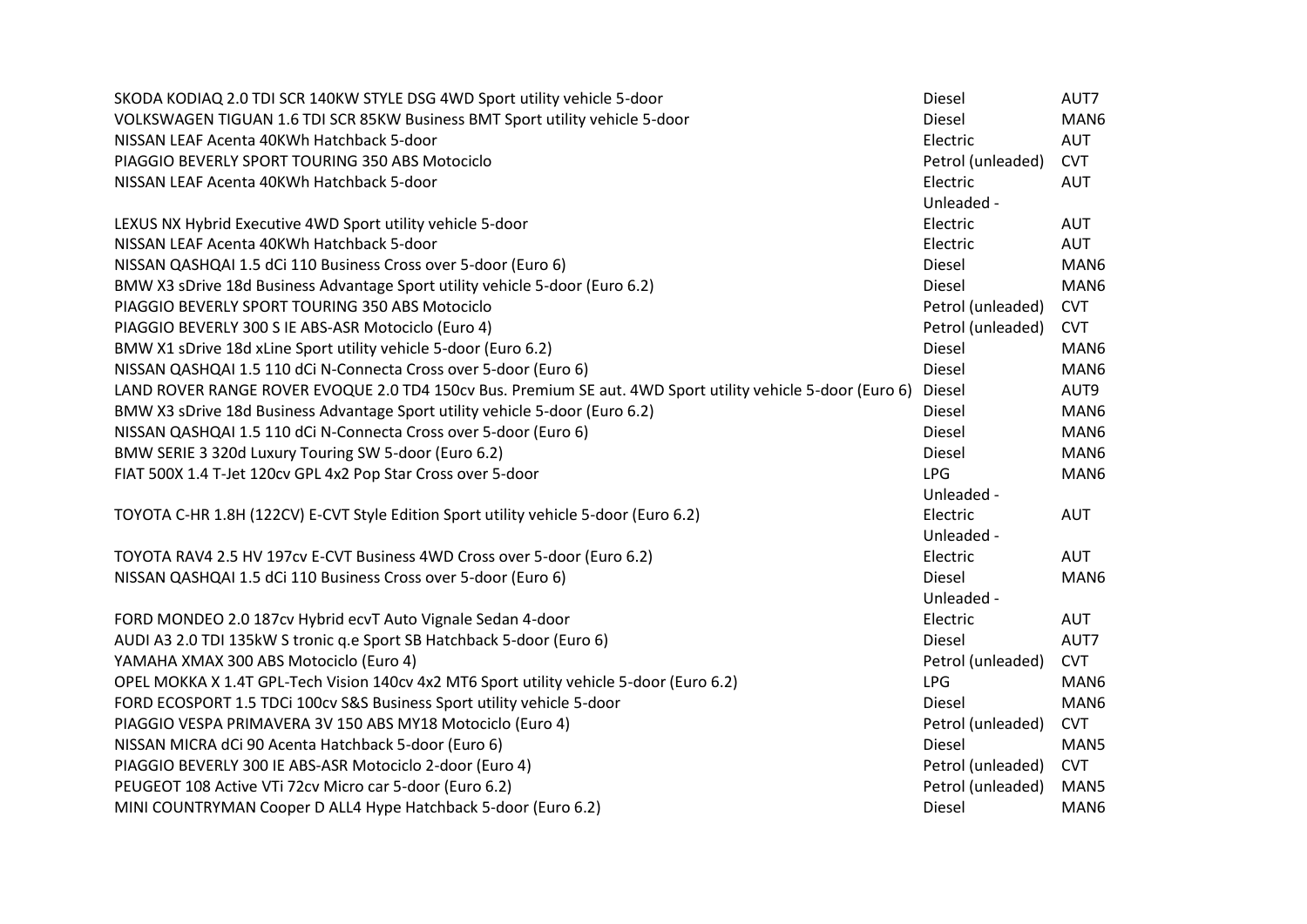| NISSAN X-TRAIL 1.6 dCi 130 2WD Business Cross over 5-door (Euro 6)                                         | Diesel            | MAN6       |
|------------------------------------------------------------------------------------------------------------|-------------------|------------|
|                                                                                                            | Unleaded -        |            |
| TOYOTA C-HR 1.8H (122CV) E-CVT Business Sport utility vehicle 5-door (Euro 6.2)                            | Electric          | <b>AUT</b> |
| VOLKSWAGEN UP! 1.0 50kW eco up! move up! BMT Hatchback 5-door                                              | Natural gas       | MAN5       |
| LAND ROVER RANGE ROVER EVOQUE 2.0 TD4 150cv Bus. Premium SE aut. 4WD Sport utility vehicle 5-door (Euro 6) | Diesel            | AUT9       |
| HONDA CB 500 X ABS (E4) Motociclo (Euro 4)                                                                 | Petrol (unleaded) | MAN6       |
| CITROËN C-ZERO Full Electric Seduction Micro car 5-door                                                    | Electric          | <b>AUT</b> |
| MINI COUNTRYMAN Cooper D Hype Hatchback 5-door (Euro 6.2)                                                  | <b>Diesel</b>     | MAN6       |
| HONDA CIVIC 1.0 T-VTEC Elegance Navi Hatchback 5-door (Euro 6)                                             | Petrol (unleaded) | MAN6       |
| PIAGGIO LIBERTY 150 ABS EURO 4 Motociclo (Euro 4)                                                          | Petrol (unleaded) | <b>CVT</b> |
| MINI COUNTRYMAN Cooper D ALL4 Hype Hatchback 5-door (Euro 6.2)                                             | <b>Diesel</b>     | MAN6       |
| VOLKSWAGEN UP! 1.0 44kW move up! BMT Hatchback 5-door                                                      | Petrol (unleaded) | MAN5       |
|                                                                                                            | Unleaded -        |            |
| LEXUS CT 200h Executive Hatchback 5-door (Euro 6)                                                          | Electric          | AUT        |
| FORD FIESTA 1.5 TDCi 85CV Active Cross over 5-door (Euro 6.2)                                              | Diesel            | MAN6       |
| SUZUKI BURGMAN 400 ABS Motociclo (Euro 4)                                                                  | Petrol (unleaded) | <b>AUT</b> |
| SMART FORFOUR electric drive 60kW youngster Hatchback 5-door (Euro 6)                                      | Electric          | <b>AUT</b> |
| PEUGEOT TWEET 125i ALLURE EURO 4 Motociclo (Euro 4)                                                        | Petrol (unleaded) | <b>AUT</b> |
|                                                                                                            | Unleaded -        |            |
| TOYOTA AURIS Hybrid Black Edition Hatchback 5-door (Euro 6.2)                                              | Electric          | <b>AUT</b> |
| OPEL KARL 1.0 73cv Rocks MT5 Hatchback 5-door (Euro 6.2)                                                   | Petrol (unleaded) | MAN5       |
|                                                                                                            | Unleaded -        |            |
| FORD MONDEO 2.0 187cv Hybrid ecvT Auto Vignale Sedan 4-door (Euro 6.2)                                     | Electric          | <b>AUT</b> |
| OPEL GRANDLAND X 1.2 Benzina 130cv Innovation S&S AT8 Sport utility vehicle 5-door (Euro 6.2)              | Petrol (unleaded) | AUT8       |
| QUADRO QOODER 400 CC (Euro 4)                                                                              | Petrol (unleaded) | AUT        |
| NISSAN QASHQAI 1.5 dCi 115 Business Cross over 5-door (Euro 6.2)                                           | <b>Diesel</b>     | MAN6       |
| QUADRO QOODER 400 CC (Euro 4)                                                                              | Petrol (unleaded) | <b>AUT</b> |
| SMART FORTWO COUPÃ^ 70 1.0 52kW passion twinamic Coupé 3-door (Euro 6.2)                                   | Petrol (unleaded) | AUT6       |
| AUDI A3 35 TDI S tronic Business S.Back Hatchback 5-door (Euro 6.2)                                        | <b>Diesel</b>     | AUT7       |
| QUADRO QOODER 400 CC (Euro 4)                                                                              | Petrol (unleaded) | AUT        |
| RENAULT TWIZY LIFE Flex (noleggio batteria) Quadriciclo None                                               | Electric          | <b>AUT</b> |
| SMART FORTWO COUPÃ^ electric drive 60kW youngster Coupé 3-door (Euro 6)                                    | Electric          | <b>AUT</b> |
| CITROËN C3 PureTech 82 S&S Feel Hatchback 5-door (Euro 6.2)                                                | Petrol (unleaded) | MAN5       |
| GUZZI V7 III STONE ABS Motociclo None (Euro 4)                                                             | Petrol (unleaded) | MAN6       |
| QUADRO QOODER 400 CC (Euro 4)                                                                              | Petrol (unleaded) | <b>AUT</b> |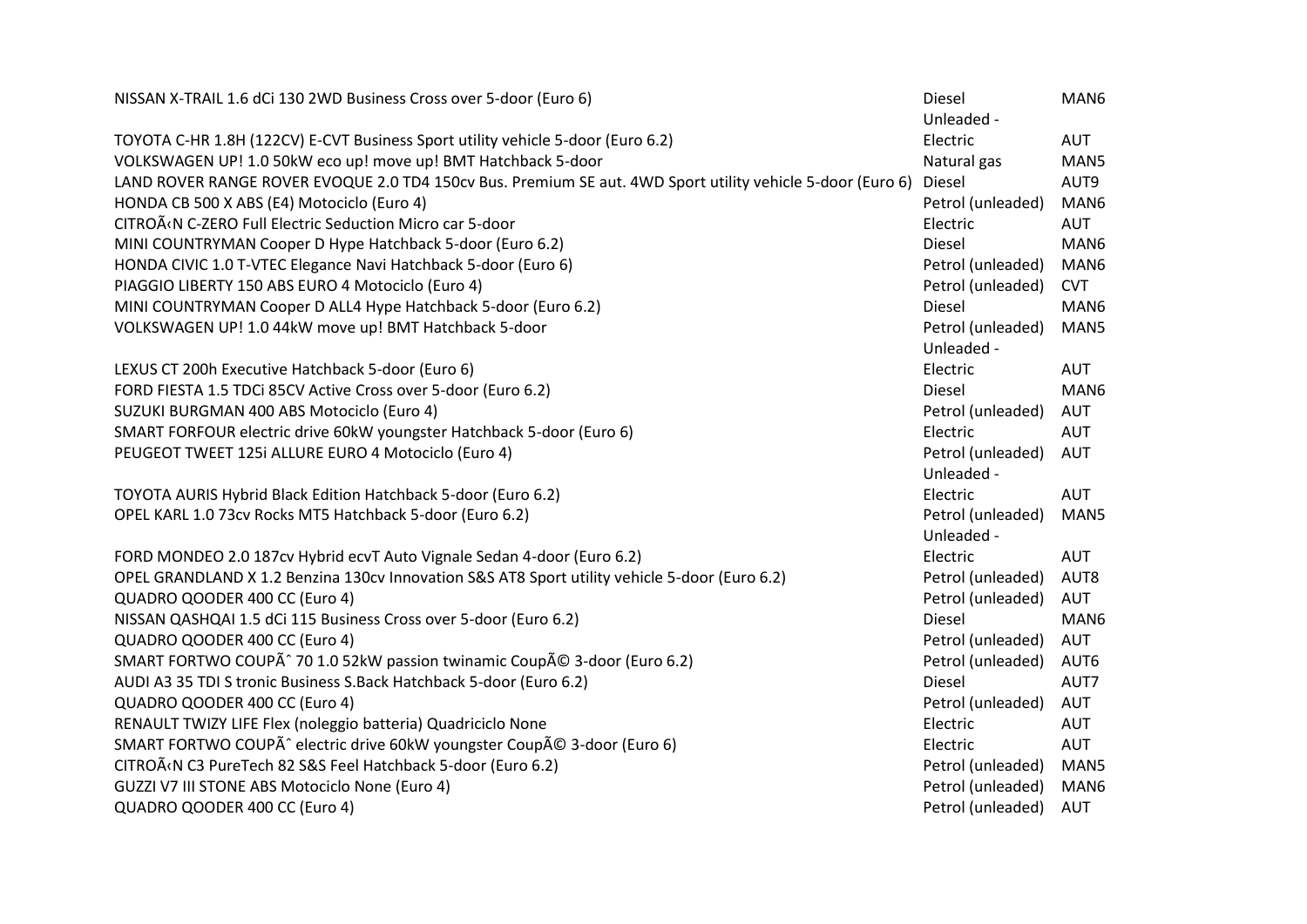| QUADRO QOODER 400 CC (Euro 4)                                                               | Petrol (unleaded) | <b>AUT</b> |
|---------------------------------------------------------------------------------------------|-------------------|------------|
| PIAGGIO VESPA GTS 300 Super HPE ABS EURO 4 Motociclo (Euro 4)                               | Petrol (unleaded) | <b>CVT</b> |
| OPEL MOKKA X 1.6 CDTI Innovation 136cv S&S 4x2 MT6 Sport utility vehicle 5-door (Euro 6.2)  | Diesel            | MAN6       |
| KYMCO AGILITY 125 R16+ cbs E4 Motociclo 2-door (Euro 4)                                     | Petrol (unleaded) | <b>CVT</b> |
| DUCATI SCRAMBLER 1100 YELLOW Motociclo                                                      | Petrol (unleaded) | MAN6       |
| FORD KUGA 2.0 TDCi 180CV Pshift S&S AWD Vignale Sport utility vehicle 5-door (Euro 6.2)     | Diesel            | AUT6       |
|                                                                                             | Unleaded -        |            |
| VOLVO XC60 T8 Twin Engine AWD Geartr. Business Plus Sport utility vehicle 5-door (Euro 6.2) | Electric          | AUT8       |
| PIAGGIO VESPA GTS 300 Super HPE ABS EURO 4 Motociclo (Euro 4)                               | Petrol (unleaded) | <b>CVT</b> |
| VOLKSWAGEN T-ROC 1.6 TDI SCR Advanced BMT Sport utility vehicle 5-door (Euro 6.2)           | Diesel            | MAN6       |
|                                                                                             | Unleaded -        |            |
| FORD MONDEO 2.0 187cv Hybrid ecvT Auto Vignale Sedan 4-door (Euro 6.2)                      | Electric          | <b>AUT</b> |
| HARLEY DAVIDSON SOFTAIL FAT BOB VIVD BLACK Motociclo                                        | Petrol (unleaded) | <b>AUT</b> |
| VOLKSWAGEN T-ROC 1.6 TDI SCR Style BMT Sport utility vehicle 5-door (Euro 6.2)              | Diesel            | MAN6       |
| PIAGGIO BEVERLY SPORT TOURING 350 ABS Motociclo (Euro 4)                                    | Petrol (unleaded) | <b>CVT</b> |
| PIAGGIO BEVERLY SPORT TOURING 350 ABS Motociclo (Euro 4)                                    | Petrol (unleaded) | <b>CVT</b> |
|                                                                                             | Unleaded -        |            |
| FORD MONDEO 2.0 187cv Hybrid ecvT Auto Vignale Sedan 4-door (Euro 6.2)                      | Electric          | <b>AUT</b> |
| PIAGGIO LIBERTY 150 ABS EURO 4 Motociclo (Euro 4)                                           | Petrol (unleaded) | <b>CVT</b> |
| VOLKSWAGEN TOURAN 1.6 TDI SCR Business BMT DSG Mini mpv 5-door (Euro 6.2)                   | Diesel            | AUT7       |
| BMW SERIE 3 318d Business Advantage Touring autom. SW 5-door (Euro 6.2)                     | Diesel            | AUT8       |
| <b>BMW R NINE T PURE Motociclo (Euro 4)</b>                                                 | Petrol (unleaded) | MAN6       |
| YAMAHA TMAX SX ABS SPORT EDITION MY 18 Motociclo (Euro 4)                                   | Petrol (unleaded) | <b>CVT</b> |
| PIAGGIO VESPA GTS 300 HPE SUPER ABS EURO 4 MY2019 Motociclo (Euro 4)                        | Petrol (unleaded) | <b>CVT</b> |
|                                                                                             | Unleaded -        |            |
| FORD MONDEO 2.0 187cv Hybrid ecvT Auto Vignale                                              | Electric          | <b>AUT</b> |
| YAMAHA TRACER 900 ABS MY18 Motociclo (Euro 4)                                               | Petrol (unleaded) | <b>CVT</b> |
| YAMAHA YZF R6 ABS Motociclo (Euro 4)                                                        | Petrol (unleaded) | MAN6       |
| BMW SERIE 6 GRAN TURISMO 620d M Sport Hatchback 5-door (Euro 6.2)                           | Diesel            | AUT8       |
| PEUGEOT TWEET 125i SBC EVO PRO E4 Motociclo (Euro 4)                                        | Petrol (unleaded) | <b>AUT</b> |
| PIAGGIO VESPA Elettrica - Pure Electric 45 Km/h Motociclo                                   | Electric          | <b>CVT</b> |
| BMW SERIE 5 520d xDrive M Sport Auto Touring SW 5-door (Euro 6.2)                           | Diesel            | AUT8       |
| NISSAN QASHQAI 1.5 dCi 115 Business DCT Cross over 5-door (Euro 6.2)                        | Diesel            | AUT7       |
| QUADRO QOODER 400 CC (Euro 4)                                                               | Petrol (unleaded) | AUT        |
| FORD KUGA 2.0 TDCi 120CV Pshift S&S 2WD Business Sport utility vehicle 5-door (Euro 6.2)    | <b>Diesel</b>     | AUT6       |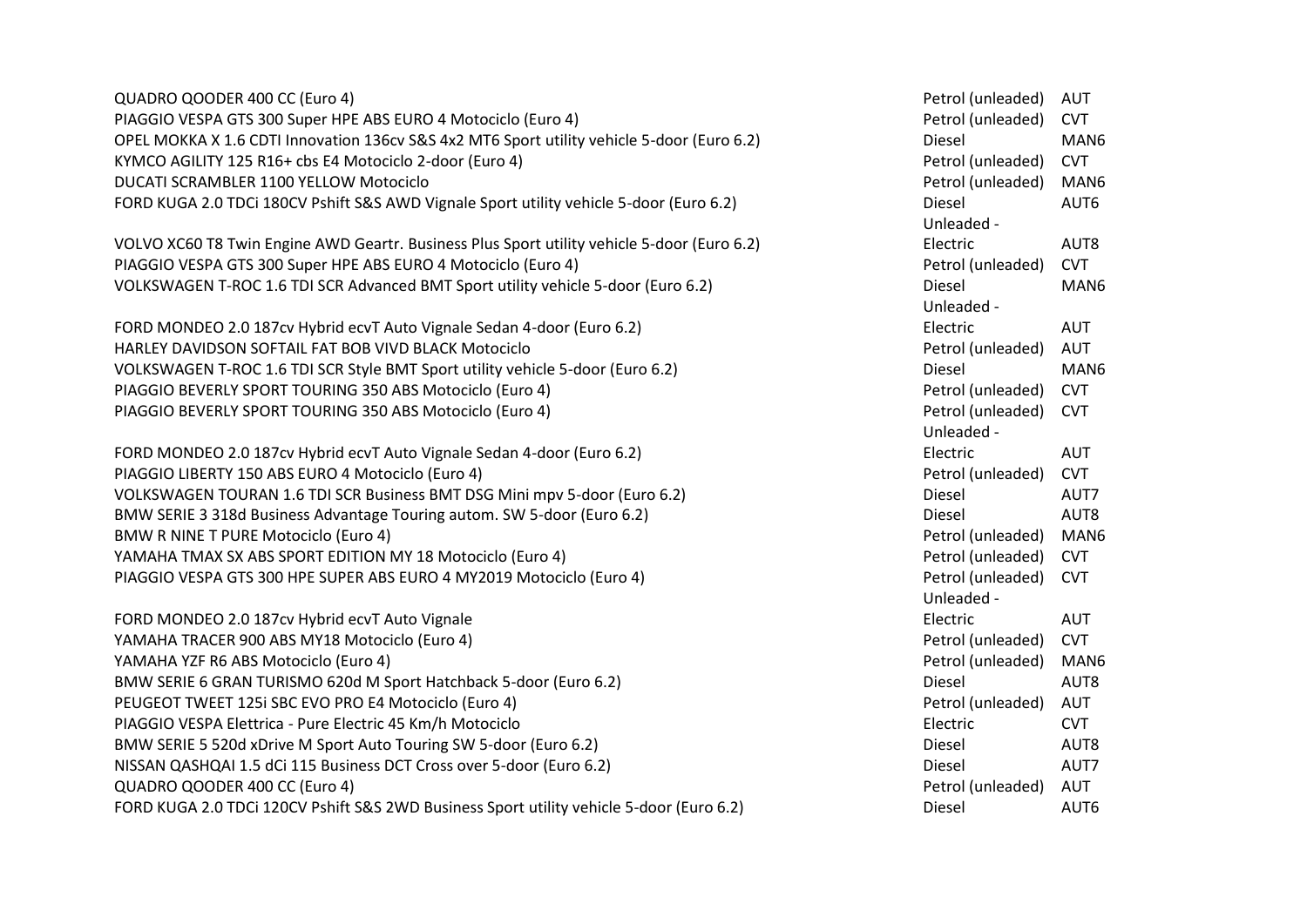|                                                                                                           | Unleaded -        |            |
|-----------------------------------------------------------------------------------------------------------|-------------------|------------|
| VOLVO XC60 T8 Twin Engine AWD Geartr. Business Plus Sport utility vehicle 5-door (Euro 6.2)               | Electric          | AUT8       |
| LAND ROVER DISCOVERY SPORT 2.0 TD4 150cv Auto Bus. Ed. Premium SE Sport utility vehicle 5-door (Euro 6.2) | Diesel            | AUT9       |
| NISSAN LEAF Business 40KWh Hatchback 5-door                                                               | Electric          | AUT        |
| SMART FORTWO COUPÃ^ EQ 60kW passion Coupé 3-door (Euro 6.2)                                               | Electric          | <b>AUT</b> |
| SMART FORFOUR EQ 60kW passion Hatchback 5-door (Euro 6.2)                                                 | Electric          | AUT        |
| SMART FORFOUR EQ 60kW passion Hatchback 5-door (Euro 6.2)                                                 | Electric          | <b>AUT</b> |
| FORD KUGA 2.0 TDCi 120CV Pshift S&S 2WD Business Sport utility vehicle 5-door (Euro 6.2)                  | Diesel            | AUT6       |
| HONDA X-ADV ABS CDT CON BAULETTO MY18 Motociclo (Euro 4)                                                  | Petrol (unleaded) | MAN6       |
| PIAGGIO VESPA GTS 300 HPE SUPER ABS EURO 4 MY2019 Motociclo (Euro 4)                                      | Petrol (unleaded) | <b>CVT</b> |
| PIAGGIO VESPA GTS 300 HPE SUPER ABS EURO 4 MY2019 Motociclo (Euro 4)                                      | Petrol (unleaded) | <b>CVT</b> |
|                                                                                                           | Unleaded -        |            |
| LEXUS UX Hybrid Premuium 2WD Sport utility vehicle 5-door (Euro 6.2)                                      | Electric          | <b>AUT</b> |
| NISSAN LEAF Business 40KWh Hatchback 5-door                                                               | Electric          | AUT        |
|                                                                                                           | Unleaded -        |            |
| LEXUS UX Hybrid Premuium 2WD Sport utility vehicle 5-door (Euro 6.2)                                      | Electric          | <b>AUT</b> |
| NISSAN LEAF Business 40KWh Hatchback 5-door                                                               | Electric          | <b>AUT</b> |
|                                                                                                           | Unleaded -        |            |
| LEXUS UX Hybrid Premuium 2WD Sport utility vehicle 5-door (Euro 6.2)                                      | Electric          | <b>AUT</b> |
|                                                                                                           | Unleaded -        |            |
| LEXUS NX Hybrid Executive 4WD Sport utility vehicle 5-door (Euro 6.2)                                     | Electric          | <b>AUT</b> |
| PEUGEOT 308 SW Business BlueHDi 130 EAT6 S&S aut. SW 5-door (Euro 6.2)                                    | Diesel            | AUT6       |
|                                                                                                           | Unleaded -        |            |
| LEXUS UX Hybrid Premuium 2WD Sport utility vehicle 5-door (Euro 6.2)                                      | Electric          | <b>AUT</b> |
| NISSAN LEAF Business 40KWh Hatchback 5-door                                                               | Electric          | <b>AUT</b> |
|                                                                                                           | Unleaded -        |            |
| LEXUS UX Hybrid Premuium 2WD Sport utility vehicle 5-door (Euro 6.2)                                      | Electric          | <b>AUT</b> |
|                                                                                                           | Unleaded -        |            |
| LEXUS UX Hybrid Premuium 2WD Sport utility vehicle 5-door (Euro 6.2)                                      | Electric          | <b>AUT</b> |
|                                                                                                           | Unleaded -        |            |
| FORD MONDEO 2.0 187cv Hybrid ecvT Auto Vignale SW 5-door (Euro 6.2)                                       | Electric          | AUT        |
|                                                                                                           | Unleaded -        |            |
| LEXUS UX Hybrid Premuium 2WD Sport utility vehicle 5-door (Euro 6.2)                                      | Electric          | AUT        |
| PORSCHE PANAMERA 4S Hatchback 5-door (Euro 6.2)                                                           | Petrol (unleaded) | AUT8       |
| FIAT PANDA 1.2 69 CV EasyPower E6d-Temp Easy Hatchback 5-door (Euro 6.2)                                  | <b>LPG</b>        | MAN5       |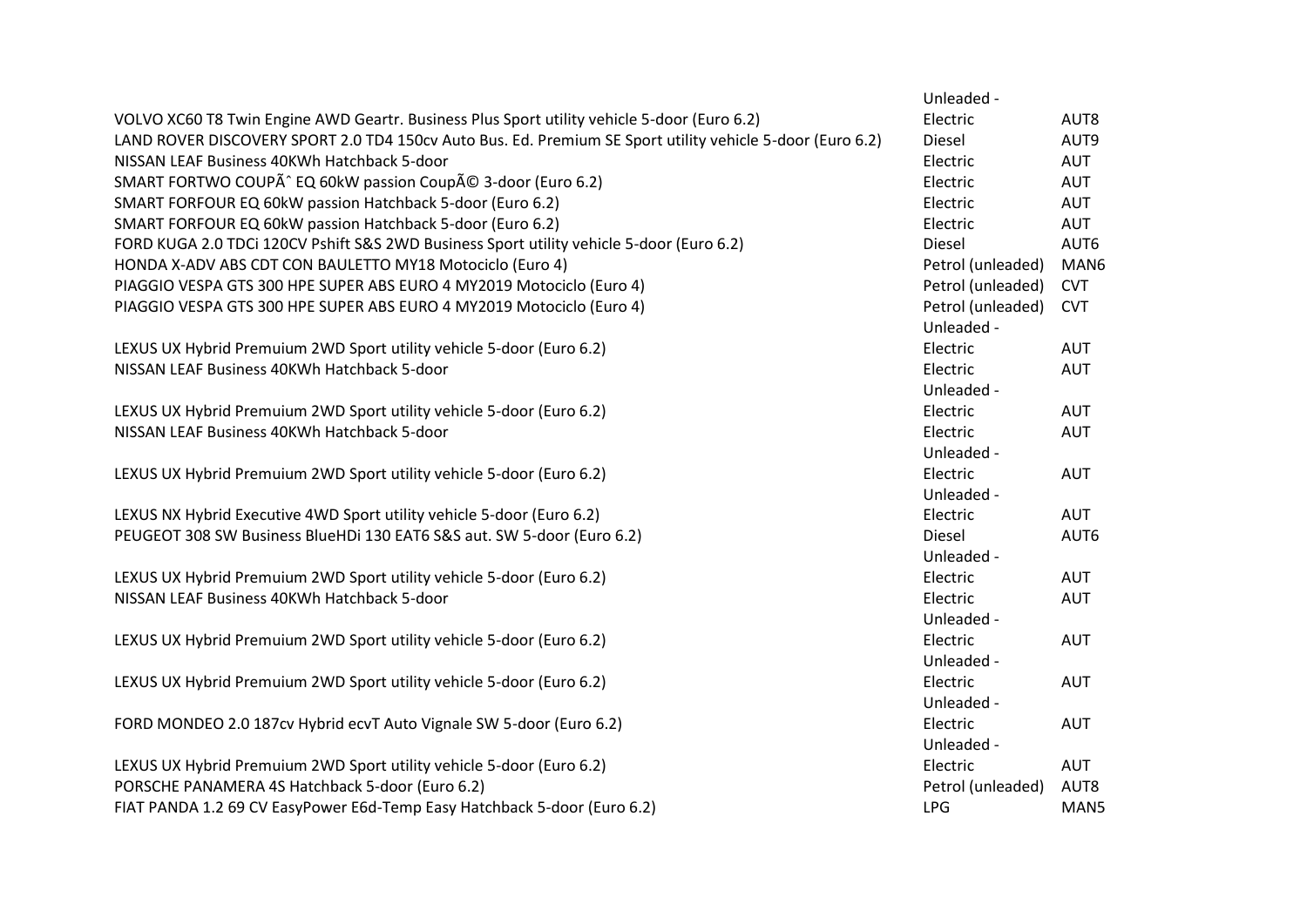| AUDI A3 30 TDI S tronic Business S.Back Hatchback 5-door (Euro 6.2)                          | Diesel                          | AUT7       |
|----------------------------------------------------------------------------------------------|---------------------------------|------------|
| FORD ECOSPORT 1.0 Ecoboost 100cv Titanium Sport utility vehicle 5-door (Euro 6.2)            | Petrol (unleaded)               | MAN6       |
| HYUNDAI TUCSON 1.6 CRDi 2wd 136cv DCT Exellence Cross over 5-door (Euro 6.2)                 | Diesel                          | AUT7       |
| NISSAN QASHQAI 1.5 dCi 115 Business                                                          | Diesel                          | MAN6       |
|                                                                                              | Unleaded -                      |            |
| FORD MONDEO 2.0 187cv Hybrid ecvT Auto Vignale SW 5-door (Euro 6.2)                          | Electric                        | AUT        |
| ABARTH 500 1.4 T-Jet 595 145v Hatchback 3-door (Euro 6.2)                                    | Petrol (unleaded)<br>Unleaded - | MAN5       |
| TOYOTA PRIUS 1.8H ECVT AWD-i Lounge Hatchback 5-door (Euro 6.2)                              | Electric<br>Unleaded -          | <b>AUT</b> |
| TOYOTA C-HR 1.8H (122CV) E-CVT Trend Sport utility vehicle 5-door (Euro 6.2)                 | Electric                        | <b>AUT</b> |
| VOLKSWAGEN TIGUAN 2.0 TDI SCR 110KW Business BMT DSG Sport utility vehicle 5-door (Euro 6.2) | Diesel                          | AUT7       |
| YAMAHA XENTER 125 Motociclo (Euro 4)                                                         | Petrol (unleaded)               | <b>CVT</b> |
| CITROËN C1 1.0 VTi72 S&S Feel Micro car 5-door (Euro 6D)                                     | Petrol (unleaded)               | MAN5       |
| PIAGGIO LIBERTY 150 S ABS EURO 4 Motociclo (Euro 4)                                          | Petrol (unleaded)               | <b>CVT</b> |
| DUCATI DIAVEL DIAVEL 1260 Sandstone Grey/Dark Stealth Motociclo (Euro 4)                     | Petrol (unleaded)               | MAN6       |
| PEUGEOT 308 Allure BlueHDi 130 EAT8 S&S aut. Hatchback 5-door (Euro 6.2)                     | Diesel                          | AUT8       |
| DUCATI PANIGALE V4 DUCATI RED Motociclo (Euro 4)                                             | Petrol (unleaded)<br>Unleaded - | MAN6       |
| FORD MONDEO 2.0 187cv Hybrid ecvT Auto Vignale SW 5-door (Euro 6.2)                          | Electric                        | <b>AUT</b> |
| PIAGGIO LIBERTY 125 ABS 3V IE EURO 4 Motociclo (Euro 4)                                      | Petrol (unleaded)               | <b>CVT</b> |
| KYMCO AGILITY 125 R16+ cbs E4 Motociclo 2-door (Euro 4)                                      | Petrol (unleaded)               | <b>CVT</b> |
| KYMCO AGILITY 125 R16+ cbs E4 Motociclo 2-door (Euro 4)                                      | Petrol (unleaded)               | <b>CVT</b> |
| PIAGGIO MEDLEY 150 ABS EURO 4 Motociclo (Euro 4)                                             | Petrol (unleaded)               | <b>CVT</b> |
| KYMCO AGILITY 125 R16+ cbs E4 Motociclo 2-door (Euro 4)                                      | Petrol (unleaded)               | <b>CVT</b> |
| KYMCO AGILITY 200 R16+ ABS Motociclo (Euro 4)                                                | Petrol (unleaded)               | <b>CVT</b> |
| YAMAHA XMAX 300 ABS Motociclo (Euro 4)                                                       | Petrol (unleaded)               | <b>CVT</b> |
| YAMAHA NIKEN GT Motociclo (Euro 4)                                                           | Petrol (unleaded)               | <b>CVT</b> |
| PIAGGIO VESPA PRIMAVERA 3V 125 i.e. ABS SPORT Motociclo 2-door (Euro 4)                      | Petrol (unleaded)               | <b>CVT</b> |
|                                                                                              | Unleaded -                      |            |
| FORD PUMA 1.0 Ecoboost Hybrid 125CV Titanium Sport utility vehicle 5-door (Euro 6.2)         | Electric                        | MAN6       |
|                                                                                              | Unleaded -                      |            |
| TOYOTA RAV4 2.5 HV 222v E-CVT Business 4WD Cross over 5-door (Euro 6.2)                      | Electric                        | AUT        |
| OPEL CORSA 1.2 Edition 75cv MT5 Hatchback 5-door (Euro 6D)                                   | Petrol (unleaded)               | MAN5       |
| FORD KUGA 1.5 EcoBoost 150CV 2WD ST-Line X Sport utility vehicle 5-door (Euro 6.2)           | Petrol (unleaded)               | MAN6       |